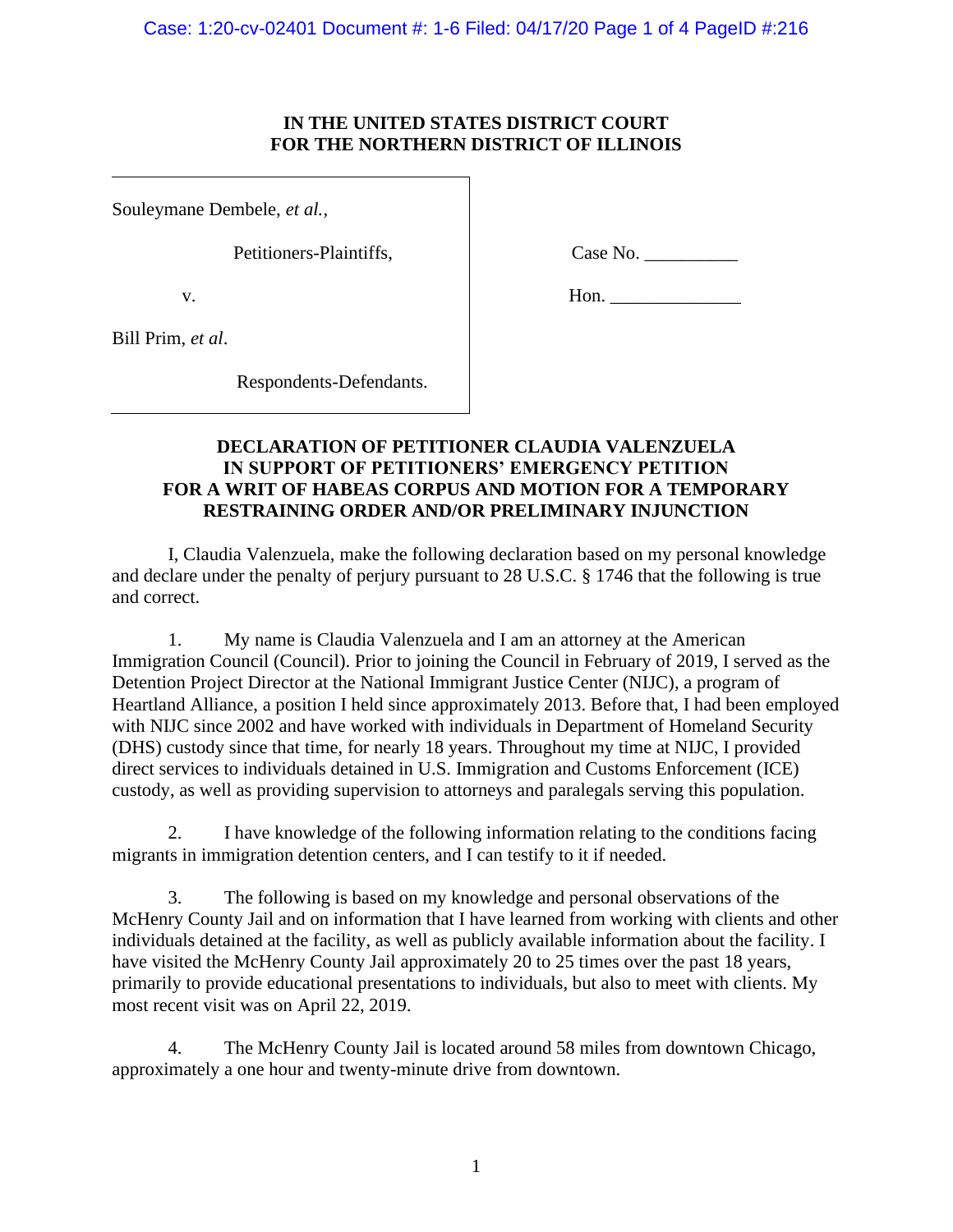## Case: 1:20-cv-02401 Document #: 1-6 Filed: 04/17/20 Page 2 of 4 PageID #:217

5. The facility is run by the McHenry County Sherriff's Department. It has a total average daily population of 325-380 individuals, including those detained by ICE and those in U.S. Marshal as well as McHenry County custody. About 150 of the individuals detained at McHenry are in county custody; the remainder are in ICE or U.S. Marshal custody. I believe the majority of those in federal custody are in the custody of ICE.

6. The majority of detained immigrants at the McHenry County Jail live in housing blocks. Each housing block contains two housing units, commonly known as pods, an officer station outside the pods, and a gym.

7. Often two or more of these pods are filled exclusively with detained noncitizens. When I and other NIJC staff first started providing legal education presentations to detained noncitizens at the McHenry County Jail, sometime in 2003, the presentations would occur directly in the pods. Subsequently, from approximately 2009 to 2014, we conducted legal presentations mostly in the library, but also on occasion, in the gym and pods. In 2014, we began conducting legal presentations only in the library.

8. There is a separate block for women. Because the detained population of immigrant females is smaller, at least one of the pods within the female block contains women in both ICE and county custody.

9. Each pod, whether in the blocks for men or women, consists of a living area surrounded by two levels of cells. Each cell is designed to house two individuals and can be closed off from the living area with an automatic locking door. Each cell contains a toilet that is shared by the detained individuals housed in each cell.

10. There are also smaller pods with two levels of individual cells with two cells on each level that share a communal table and bathroom. One of these smaller pods is designated for females.

11. The "living area" in each pod consists of several tables and television sets. There are shared showers accessible from the living area. There are also several shared monitors for video visitation, as well as phones, which detained individuals share to call family members and attorneys, or to try to seek free legal representation. The detained immigrants eat their meals in the living area at the tables. Detained individuals are assigned, in part, to cook, serve food, and clean for the facility.

12. Based on my direct observation of a pod, I do not believe it would be possible for a detained person to maintain a distance of six feet from other individuals in the pods. Additionally, based on my direct observation of a cell, I do not believe it is possible for a detained person to maintain a distance of six feet from a cellmate in an individual cell. I do not have reason to believe that the layout of the pods and cells at McHenry have changed since I last observed them.

13. Guards typically escort individuals to attorney conference rooms, attorney calls and for medical care. I have also seen guards escorting individuals with laundry and food carts,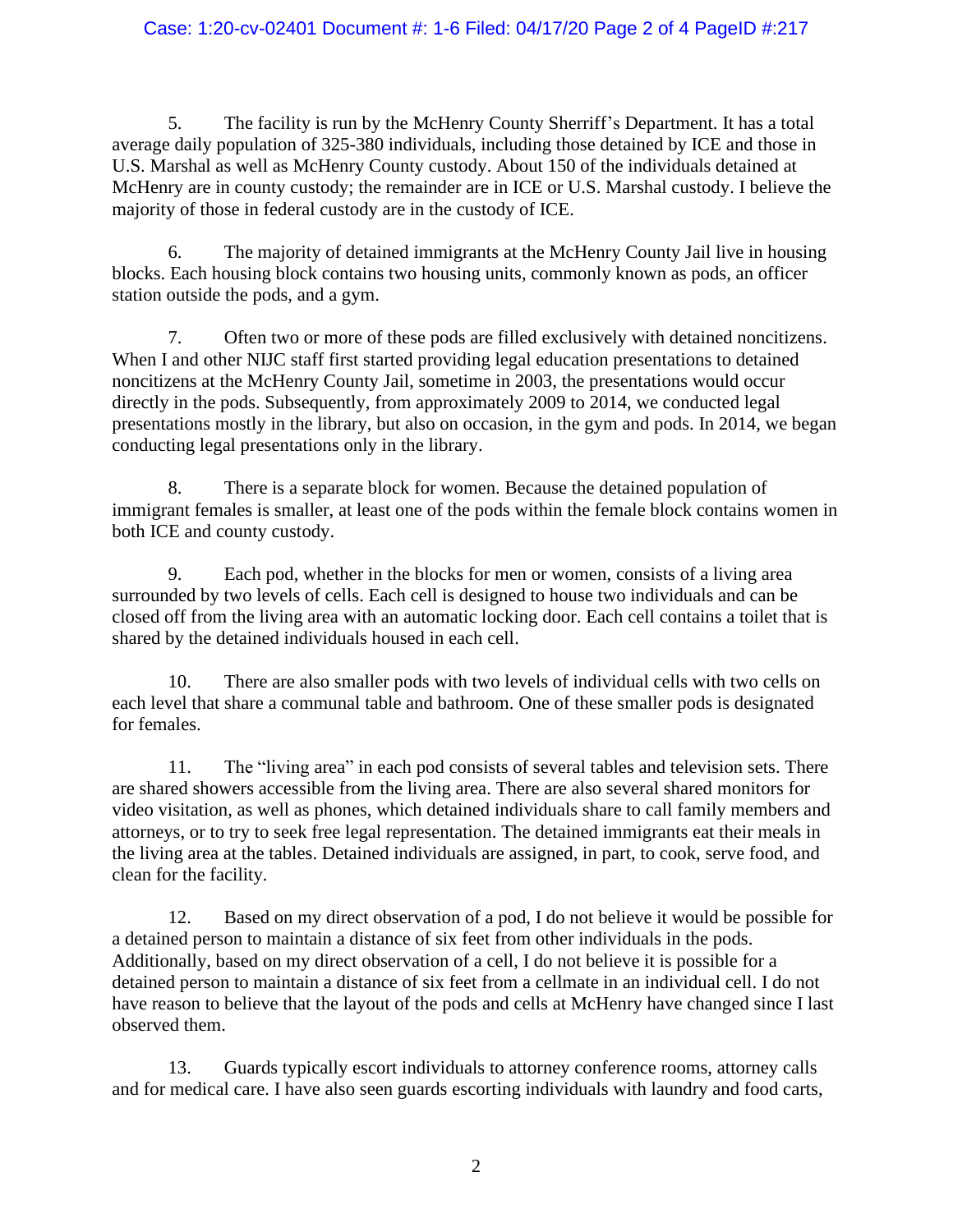## Case: 1:20-cv-02401 Document #: 1-6 Filed: 04/17/20 Page 3 of 4 PageID #:218

as well as groups moving between blocks. There are automatic locking doors when moving from area to area. There are also elevators, which I believe are only used by staff or visitors that are small in size and fit no more than four or five individuals comfortably.

14. Each block has a separate area designated as a "gym" available to individuals in ICE custody in the facility.

15. On a typical day, the detained immigrants will only be in their cells, the common area in front of the cells, and, when allowed, the gym. There is no outdoor recreation, or meaningful circulation of fresh air, available to detained individuals at McHenry. While ICE Detention Standards require facilities to provide outdoor recreation to detained individuals in certain circumstances, ICE has maintained that the practice of opening windows in the recreational or "gym" areas constitutes "outdoor" recreation. My recollection is that McHenry engaged in such a practice.

16. Legal visitations take place in one of three small rooms, in which the individual and his or her counsel are separated by a wall of plexiglass. These visitation rooms are separated from the area where the pods are located, such that a detained individual must be transported to the visitation room for a visit. Attorneys and their clients speak to each other by phone. Legal research is done from the legal library, which consists of a single set of computers.

17. There are approximately six individual cells available for medical isolation which are located near the booking area. To my knowledge, these are not negative air-flow rooms nor do I believe there is space in McHenry to accommodate significant isolation beyond these six rooms.

18. In the many years that I worked with detained immigrants on a regular basis, it was frequent for my clients and others to report a lack of access to appropriate hygiene products and/or cleaning supplies. I have had clients report, for example, about not having enough soap and having to share small bars with other detained individuals.

19. I often had concerns about the adequacy of initial medical screenings at McHenry, which is problematic at many ICE-contracted facilities. I believe that McHenry continues to contract its medical care services to Wellpath (formerly known as Correct Care Solutions of Nashville), which has been the contractor since approximately 2015.

20. There have been contagious or infectious disease outbreaks on a handful of times throughout the years that I have visited the facility. We would learn of these outbreaks because jail staff would notify us that individuals were in quarantine.

21. From time to time, clients would also report being sick with less serious illnesses, such as colds or the seasonal flu, and state that all the individuals in their pod were sick.

22. I learned after my most recent visit to McHenry County jail in April of 2019, that there had been a series of outbreaks at the jail beginning approximately that same month through